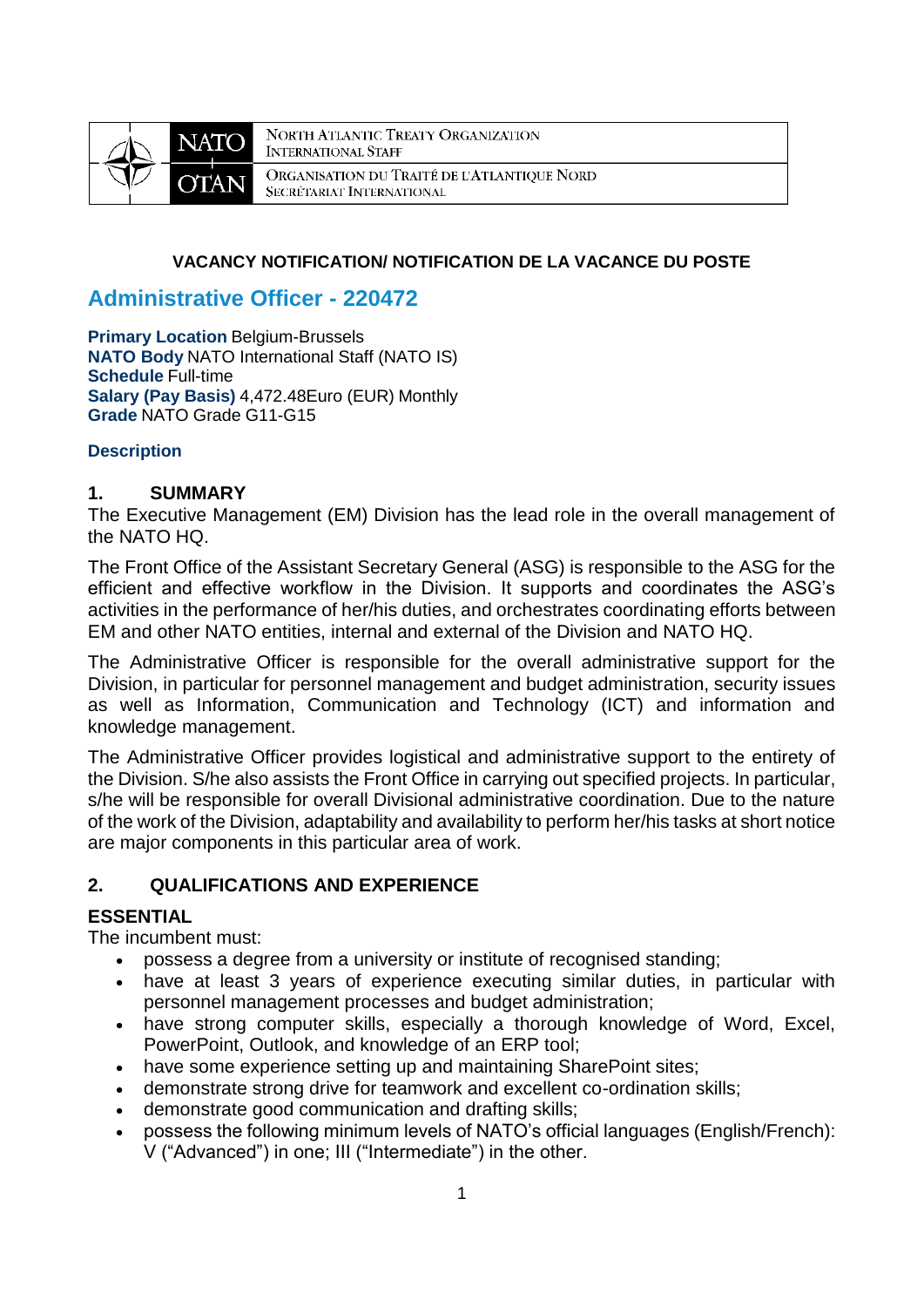## **DESIRABLE:**

The following would be considered an advantage:

- knowledge of NATO structures, practices and procedures;
- possess experience working in an International Organisation and/or environment;
- experience implementing personnel management initiatives;
- recognised certification in one of the project/programme management methodologies (e.g. PRINCE2, PMBOK, MSP).

# **3. MAIN ACCOUNTABILITIES**

## **Planning and Execution**

Oversee internal staff administration and coordinate, as required, within the EM/Human Resources on personnel matters for the Division, including contract decisions, recruitment of staff and the implementation of practices relating to the administration of the performance management system. Initiate and guide EM recruitment processes in close cooperation with EM sub-divisions, and act as Panel Secretary in some EM recruitment processes as required. Manage overall administrative procedures for temporary hires, Voluntary National Contributions (VNCs), consultants, and interns. Oversee and coordinate all divisional space, furniture and IT requirements as well as security issues.

## **Financial Management**

In close coordination with EM's sub-divisional budget officers, prepare the Division's Medium Term Financial Plan and annual budget for the ASG's approval, and execute the budget in accordance with applicable procedures. Manage the budget of the Front Office. In coordination with the Office of the Financial Controller, and in line with NATO Financial Regulations, manage, monitor and track the Division's expenditures, including travel, hospitality, training, consultancy and programme funds. Support the Executive Officer in the design and management of Operational Performance Measurement (OPM) for EM and of other Key Performance Indicators as required.

## **Expertise Development**

Provide guidance and advice pertaining to necessary administrative procedures with regard to divisional HR, ICT, security and budgetary matters. Collaborate with management and staff to develop training and business continuity plans that compliment organisational objectives.

#### **Information Management**

Prepare internal memoranda, directives, documents or reports on matters or questions of a human resource or an administrative nature on matters with which the Division is concerned. Keep track of all HR decisions affecting the Division. Ensure the accurate and timely distribution and flow of HR-related information in the Division. Ensure relevant budget and personnel matters are shared with concerned parties, namely the ASG, the Executive Officer, and senior management within the Division, through assigned POCs.

#### **Knowledge Management**

Direct or support the development and/or maintenance of knowledge management systems for the Division. Maintain or contribute to the correct maintenance of up-to-date databases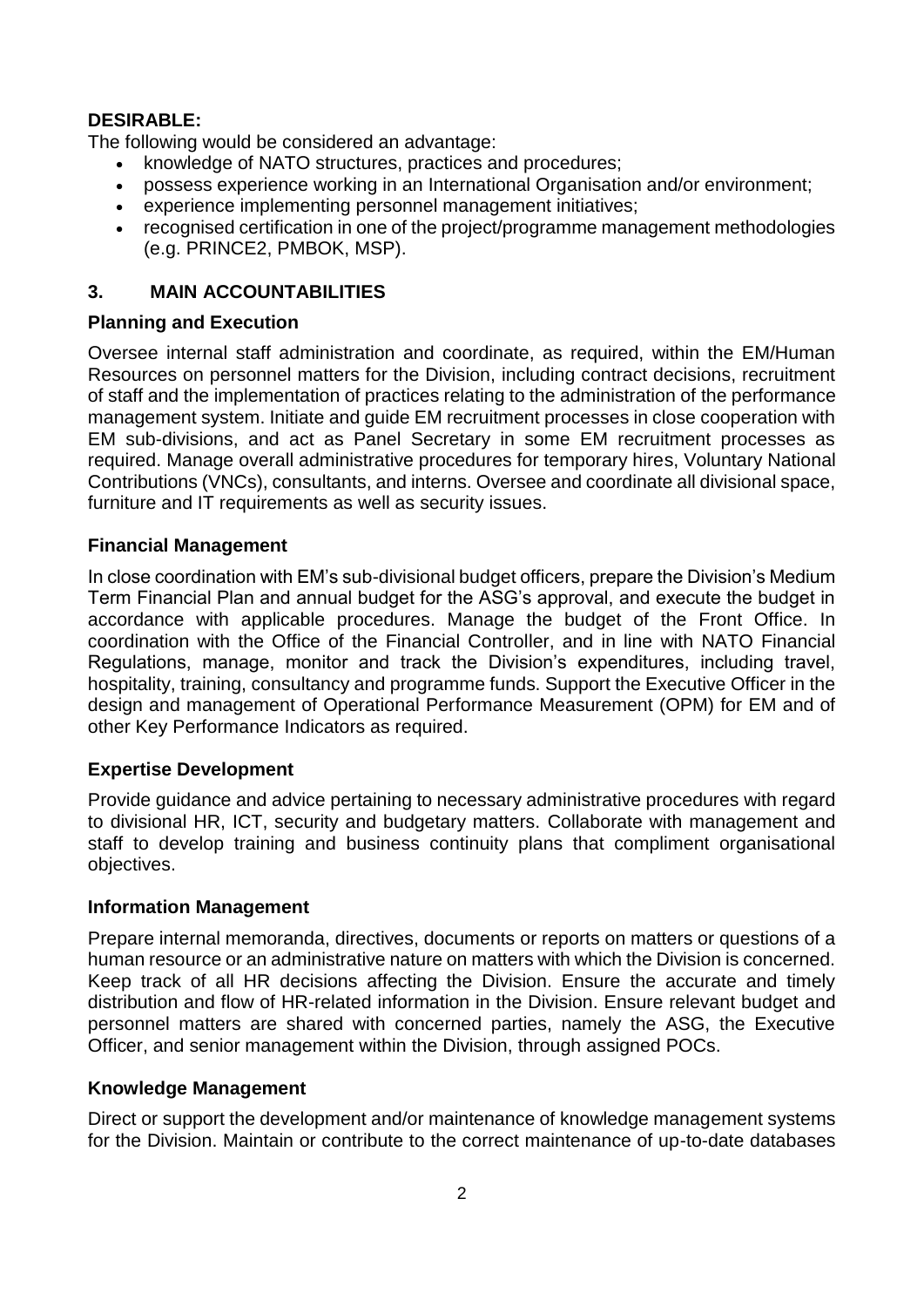for the management of tasks, personnel, and processes. Develop, implement and monitor the Division's Team Site on the NATO intranet.

#### **People Management**

Support ASG EM and the management team in implementing sound and inclusive management principles and encourage administrative best practice across the Division. This will include providing guidance and ensuring timely completion of the Performance Review and Development cycles, as well as identifying development needs, and promoting and advising on training opportunities for EM staff.

### **Project Management**

Initiate, plan and supervise the execution of projects and processes (e.g. office moves, temporary staff, employee contracts, post description maintenance, and others of a people or space management nature). Contribute to and lead the implementation of Divisional administrative principles and procedures. Assume accountability and drive projects/initiatives to completion. Find timely and creative solutions to problems that meet client and organisational needs. Contribute to new administrative strategies, projects and initiatives. Provide support to assistants and other administrative staff in the Division to enable them to fulfil their tasks and contribute effectively to the functioning of the Division.

### **Stakeholder Management**

Serve as the internal central point of contact for all personnel, financial, budgetary and IT related issues affecting the Division. Maintain close contact with POCs and personnel in order to ensure timely and efficient planning and execution of personnel/budget-related processes and procedures. Work in close collaboration with the NATO Office of Security on all EM personnel's security matters. Collaborate with colleagues in similar positions to ensure exchange of information and best practice implementation and diagnose potential organisational issues.

## **Organisational Efficiencies**

Improve processes pertaining to areas of responsibility. Recommend changes and actively contribute to existing organisational structure and procedures to maximise use of resources and encourage innovation.

Perform any other related duty as assigned.

## **4. INTERRELATIONSHIPS**

The incumbent reports to the EM Executive Officer, and maintains a close working relationship with all members of the Division. S/He will be required to work closely with other Divisions, Independent Offices and experts throughout NATO, in particular with the NATO Office of Security and the Office of the Financial Controller. In addition, s/he will liaise with Administrative Officers employed throughout NATO to exchange ideas and facilitate best practices across the Organization.

Direct reports: N/a Indirect reports: N/a.

## **5. COMPETENCIES**

The incumbent must demonstrate: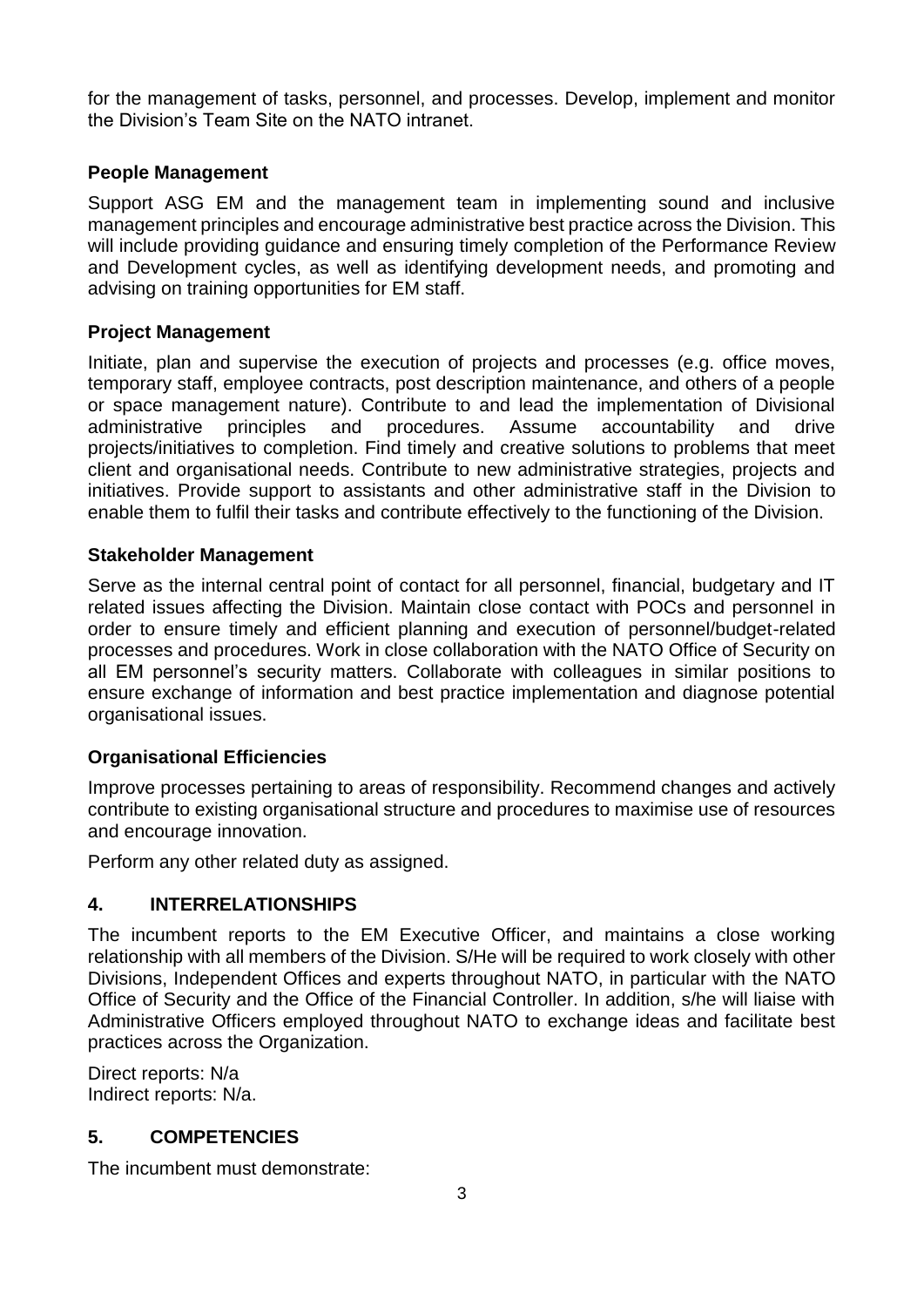- Clarity and Accuracy: Monitors others' work for clarity;
- Customer Service Orientation: Takes personal responsibility for correcting problems;
- Empathy: Reads non-verbal clues and understands meanings;
- Flexibility: Adapts to unforeseen situations;
- Initiative: Is decisive in a time-sensitive situation:
- Organisational Awareness: Understands organisational climate and culture;
- Teamwork: Solicits inputs and encourages others.

# **6. CONTRACT**

#### **Contract to be offered to the successful applicant (if non-seconded): Definite duration contract of three years; possibility of renewal for up to three years, during which the incumbent may apply for conversion to an indefinite duration contract.**

## Contract clause applicable:

In accordance with the contract policy, this is a post in which turnover is desirable for political reasons in order to be able to accommodate the Organisation's need to carry out its tasks as mandated by the Nations in a changing environment, for example by maintaining the flexibility necessary to shape the Organisation's skills profile, and to ensure appropriate international diversity.

The maximum period of service foreseen in this post is 6 years. The successful applicant will be offered a 3-year definite duration contract, which may be renewed for a further period of up to 3 years. However, according to the procedure described in the contract policy the incumbent may apply for conversion to an indefinite contract during the period of renewal and no later than one year before the end of contract.

If the successful applicant is seconded from the national administration of one of NATO's member States, a 3-year definite duration contract will be offered, which may be renewed for a further period of up to 3 years subject also to the agreement of the national authority concerned. The maximum period of service in the post as a seconded staff member is six years.

Serving staff will be offered a contract in accordance with the NATO Civilian Personnel Régulations.

NOTE: Irrespective of previous qualifications and experience, candidates for twin-graded posts will be appointed at the lower grade. Advancement to the higher grade is not automatic, and will not normally take place during the first three years of service in the post.

Under specific circumstances, serving staff members may be appointed directly to the higher grade, and a period of three years might be reduced by up to twenty four months for external candidates. These circumstances are described in the IS directive on twin-graded posts.

# **7. RECRUITMENT PROCESS**

Please note that we can only accept applications from nationals of NATO member countries.

Applications must be submitted using e-recruitment system, as applicable:

- For NATO civilian staff members only: please apply via the internal recruitment portal [\(link\)](https://nato.taleo.net/careersection/1/jobsearch.ftl?lang=en);
- For all other applications: www.nato.int/recruitment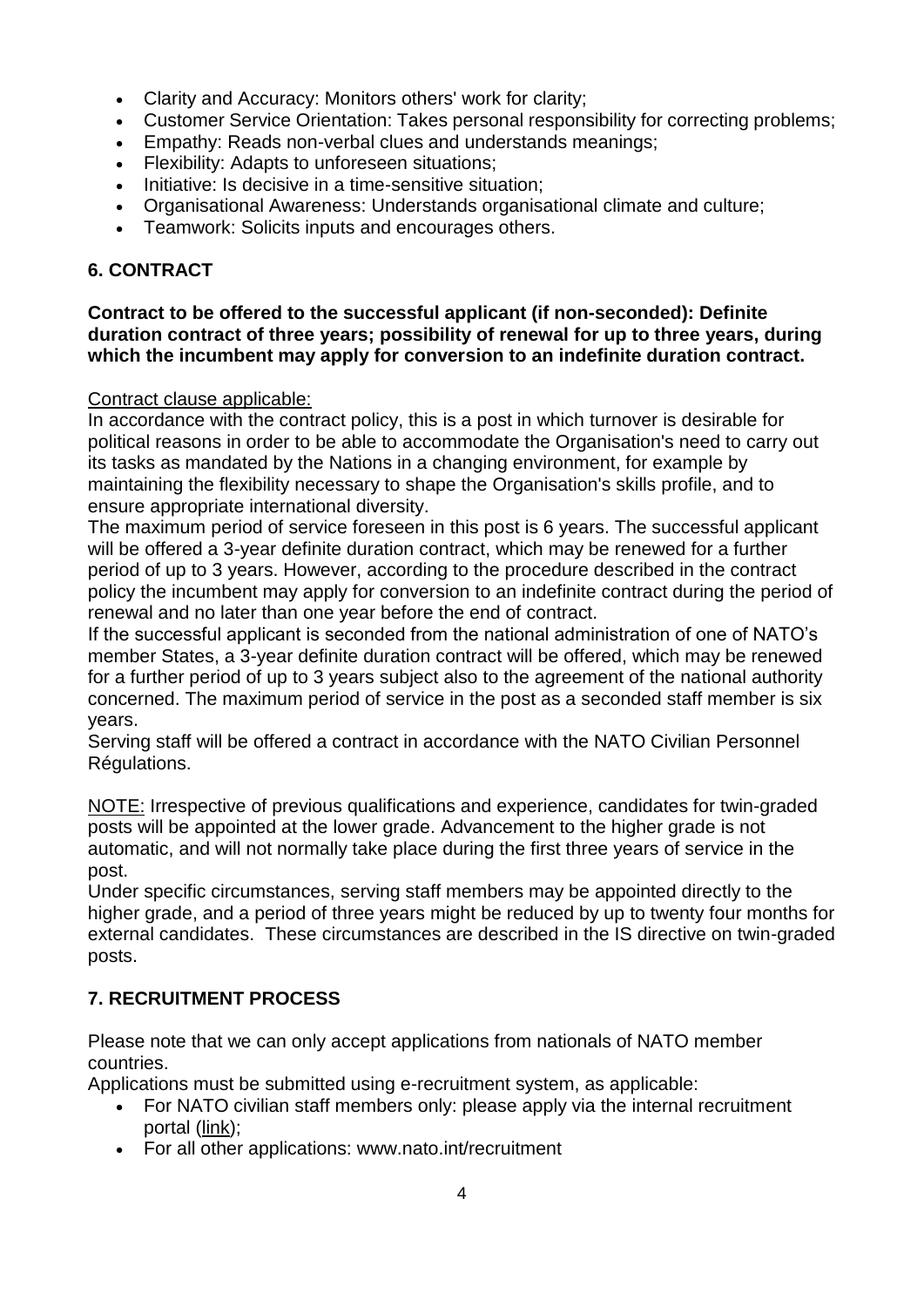------------------------------------------------------------------------------------------------------------------------ Please note that the competition for this post is provisionally scheduled as follows: Pre-selection testing - end of August 2022; Final selection - in September 2022, online. ------------------------------------------------------------------------------------------------------------------------

Please note that at the time of the interviews, candidates will be asked to provide evidence of their education and professional experience as relevant for this vacancy. Appointment will be subject to receipt of a security clearance (provided by the national Authorities of the selected candidate) and approval of the candidate's medical file by the NATO Medical Adviser.

More information about the recruitment process and conditions of employment, can be found at our website (http://www.nato.int/cps/en/natolive/recruit-hq-e.htm).

Appointment will be subject to receipt of a **security clearance** (provided by the national Authorities of the selected candidate), approval of the candidate's **medical file** by the NATO Medical Adviser and the successful completion of the **accreditation** and notification process by the relevant authorities.

## **8. ADDITIONAL INFORMATION**

NATO is committed to diversity and inclusion, and strives to provide equal access to employment, advancement and retention, independent of gender, age, nationality, ethnic origin, religion or belief, cultural background, sexual orientation, and disability. NATO welcomes applications of nationals from all member Nations, and strongly encourages women to apply.

Building Integrity is a key element of NATO's core tasks. As an employer, NATO values commitment to the principles of integrity, transparency and accountability in accordance with international norms and practices established for the defence and related security sector. Selected candidates are expected to be role models of integrity, and to promote good governance through ongoing efforts in their work.

Due to the broad interest in NATO and the large number of potential candidates, telephone or e-mail enquiries cannot be dealt with.

Applicants who are not successful in this competition may be offered an appointment to another post of a similar nature, albeit at the same or a lower grade, provided they meet the necessary requirements.

The nature of this position may require the staff member at times to be called upon to travel for work and/or to work outside normal office hours.

The organization offers several work-life policies including Teleworking and Flexible Working arrangements (Flexitime) subject to business requirements.

Please note that the International Staff at NATO Headquarters in Brussels, Belgium is a non-smoking environment.

For information about the NATO Single Salary Scale (Grading, Allowances, etc.) please visit our [website.](https://www.nato.int/cps/en/natolive/86790.htm) Detailed data is available under the Salary and Benefits tab.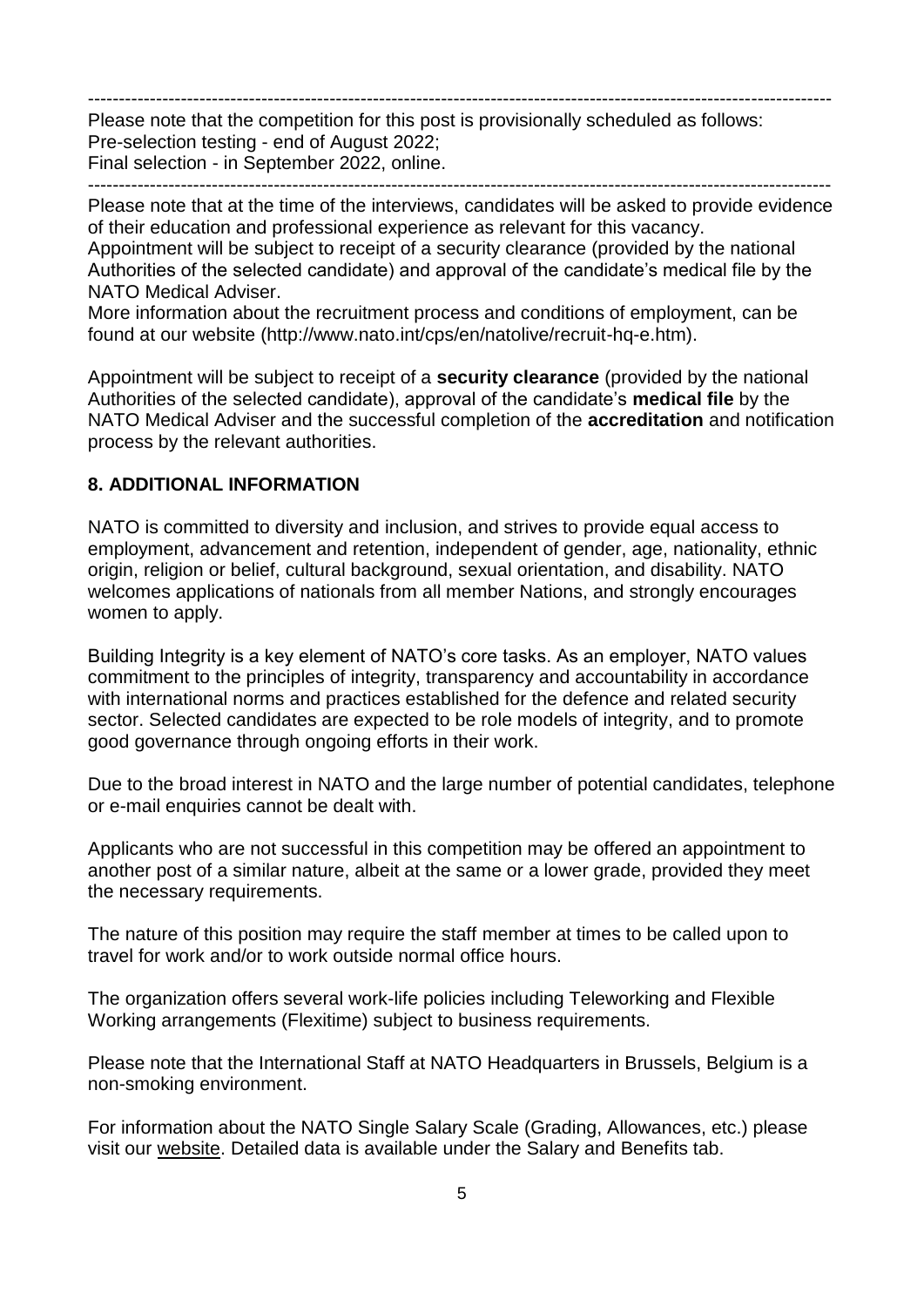# **Responsable administrative/Responsable administratif -220472**

**Emplacement principal** Belgique-Bruxelles **Organisation** OTAN SI **Horaire** Temps plein **Salaire (Base de paie)** 4 472,48Euro (EUR) Mensuelle **Grade** NATO Grade G11-G15

# **Description**

## **1. RÉSUMÉ**

La Division Gestion exécutive (EM) est responsable au premier chef de la gestion globale du siège de l'OTAN.

L'équipe de direction de la division est responsable, devant la/le secrétaire général(e) adjoint(e) (ASG), de la bonne organisation du travail au sein de la Division. Il soutient l'ASG et/ou l'ASG délégué(e) dans l'exercice de ses fonctions et coordonne ses activités, et il orchestre la coordination entre la Division et d'autres entités de l'OTAN, que celles-ci fassent partie ou non de la Division ou du siège de l'OTAN.

La responsable administrative/Le responsable administratif est chargé(e) de l'ensemble du soutien administratif de la Division, en particulier pour ce qui concerne la gestion du personnel, l'administration du budget, les questions relatives à la sécurité, les technologies de l'information et de la communication (TIC) et la gestion de l'information et des connaissances.

Elle/Il fournit un soutien logistique et administratif à l'ensemble de la Division et aide l'équipe de direction dans l'exécution de projets spécifiques. Elle/Il est chargé(e), en particulier, d'assurer la coordination administrative générale de la Division. En raison de la nature du travail de la Division, il est indispensable que la/le titulaire du poste sache faire preuve de souplesse et de disponibilité et puisse exécuter des tâches sur court préavis.

# **2. QUALIFICATIONS ET EXPÉRIENCE**

## **ACQUIS ESSENTIELS**

La/Le titulaire du poste doit :

- être diplômé(e) d'une université ou d'un établissement de valeur reconnue ;
- avoir au moins trois ans d'expérience à un poste similaire, en particulier l'expérience des processus de gestion de personnel et de l'administration d'un budget ;
- avoir de solides compétences en informatique, et notamment une connaissance approfondie de Word, d'Excel, de PowerPoint et d'Outlook, ainsi que la connaissance d'un outil ERP ;
- avoir une expérience de la création et de la gestion de sites SharePoint ;
- aimer le travail en équipe et avoir d'excellentes compétences en matière de coordination ;
- avoir une bonne aptitude à la communication et des compétences en rédaction ;
- avoir au minimum le niveau de compétence V (« avancé ») dans l'une des deux langues officielles de l'OTAN (anglais/français), et le niveau III (« intermédiaire ») dans l'autre.

## **ACQUIS SOUHAITABLES**

Seraient considérées comme autant d'atouts :

- une connaissance des structures, des pratiques et des procédures de l'OTAN ;
- une expérience professionnelle dans une organisation internationale et/ou un environnement international ;
- une expérience de la mise en œuvre d'initiatives dans le domaine de la gestion du personnel ;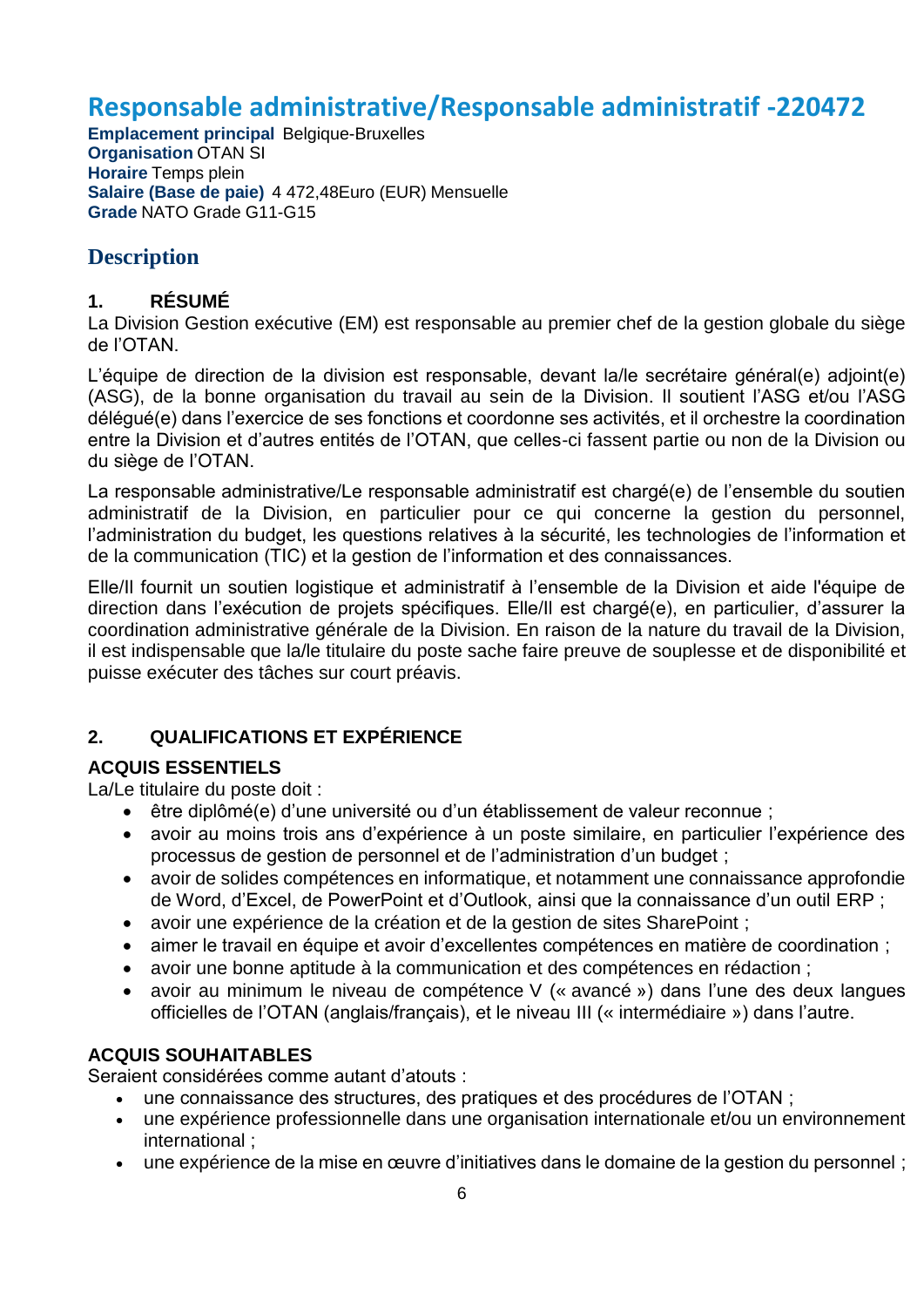une certification reconnue dans l'un des référentiels de gestion de projet/programme (par exemple PRINCE2, PMBOK ou MSP).

## **3. RESPONSABILITÉS PRINCIPALES**

Voir la version anglaise.

## **4. STRUCTURE ET LIAISONS**

La/Le titulaire de ce poste relève de l'administratrice exécutive/administrateur exécutif de la Division Gestion exécutive et entretient des relations de travail étroites avec tous les membres de la Division. Elle/Il est amené(e) à travailler en étroite collaboration avec les autres divisions, bureaux indépendants et experts à l'échelle de l'OTAN, en particulier avec le Bureau de sécurité de l'OTAN et le Bureau du contrôle financier. En outre, elle/il est en rapport avec les responsables administratifs employés à l'OTAN afin d'échanger des idées et de faciliter l'adoption de bonnes pratiques dans l'ensemble de l'Organisation.

Nombre de subordonné(e)s direct(e)s : sans objet. Nombre de subordonné(e)s indirect(e)s : sans objet.

# **5. COMPÉTENCES**

La/Le titulaire du poste doit faire preuve des compétences suivantes :

- Clarté et précision : contrôle le travail d'autres personnes dans une optique de clarté.
- Souci du service au client : s'engage personnellement à résoudre les problèmes.
- Empathie : détecte les indices non verbaux et en comprend la signification.
- Flexibilité : s'adapte à des situations imprévues.
- Initiative : fait preuve de décision dans les situations où il faut agir sans attendre.
- Compréhension organisationnelle : comprend le climat et la culture de l'Organisation.
- Travail en équipe : sollicite des contributions et encourage les autres.

## **6. CONTRAT**

### **Contrat proposé (hors détachement) : contrat d'une durée déterminée de trois ans ; renouvelable pour une période de trois ans maximum, au cours de laquelle le/la titulaire pourra demander qu'il soit transformé en contrat de durée indéterminée.**

#### Clause contractuelle applicable :

Conformément à la politique des contrats, il s'agit d'un poste auquel il est souhaitable, pour des raisons politiques, d'assurer une rotation de manière à pouvoir répondre au besoin qu'a l'Organisation d'exécuter les tâches qui lui sont confiées par les pays dans un environnement en constante évolution, notamment en préservant la souplesse nécessaire à l'adaptation de son profil de compétences, et de veiller au degré de diversité approprié à son caractère international.

La durée de service maximale prévue à ce poste est de six ans. La personne retenue se verra offrir un contrat d'une durée déterminée de trois ans, qui pourra être reconduit pour une période de trois ans maximum. Toutefois, conformément à la procédure décrite dans la politique des contrats, elle pourra demander, au plus tard un an avant l'expiration de la deuxième période, que son contrat soit transformé en contrat de durée indéterminée.

Si la personne retenue est détachée de l'administration d'un État membre de l'OTAN, elle se verra offrir un contrat d'une durée déterminée de trois ans, qui, sous réserve de l'accord des autorités nationales concernées, pourra être reconduit pour une période de trois ans maximum. À ce poste, la durée de service d'un agent détaché n'excède pas six ans.